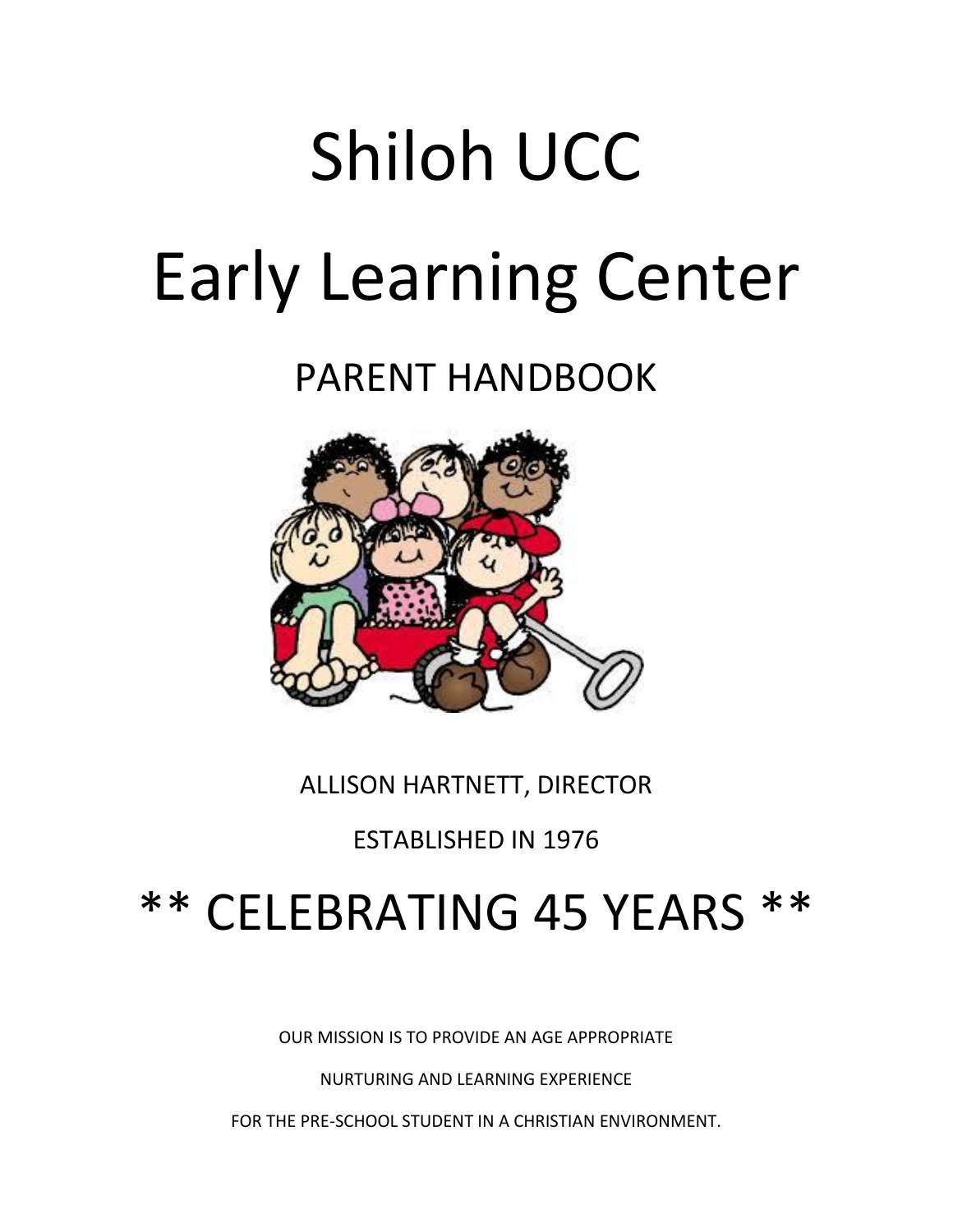#### **WELCOME TO**

### **SHILOH UCC EARLY LEARNING CENTER**

Welcome to Shiloh United Church of Christ Early Learning Center! We are so happy to have your family join ours as we continue to provide beginning school experiences to the children in our area. We have carefully designed the curriculum in each one of our classrooms to reflect a caring, Christian-based environment where your child will enjoy a wide variety of age-appropriate activities and learning experiences.

Every component of our day is planned with two main goals:

- 1. To provide your child with opportunities to develop a positive sense of self.
- 2. To assist you in moving your child along the path to kindergarten readiness.

In addition, we strive to create a "learning through play" setting where your child is having fun while learning and developing an excitement for school. We believe that it is very important that our families and staff partner together to achieve these goals for your child. Therefore, you will find that we work very hard to keep the lines of communication open and that **we encourage you to come to us at any time** with your concerns as well.

In order to provide your child with a well-rounded preschool environment, our program encompasses all areas of your child's development. A typical day in the classroom will offer ample opportunities for growth in:

- Language and Social Skills
- Creative Expression
- Academic Enrichment
- Art and Music Appreciation
- Fine & Large Motor Skills
- Independence
- Problem Solving Skills

#### **Bible Curriculum**

Our Bible Curriculum includes a monthly lesson, crafts and songs. In the 2's and 3's classes, this will be accomplished using many of the beautiful stories in the Bible. In the 4's and Pre-K, the staff will use some of the literature from authors such as Max Lucado and Liz Curtis Higgs to illustrate how much God loves us, how He will never leave us and how special we are. Chapel Time with Pastor Melinda is an additional and very special part of our Bible Curriculum.

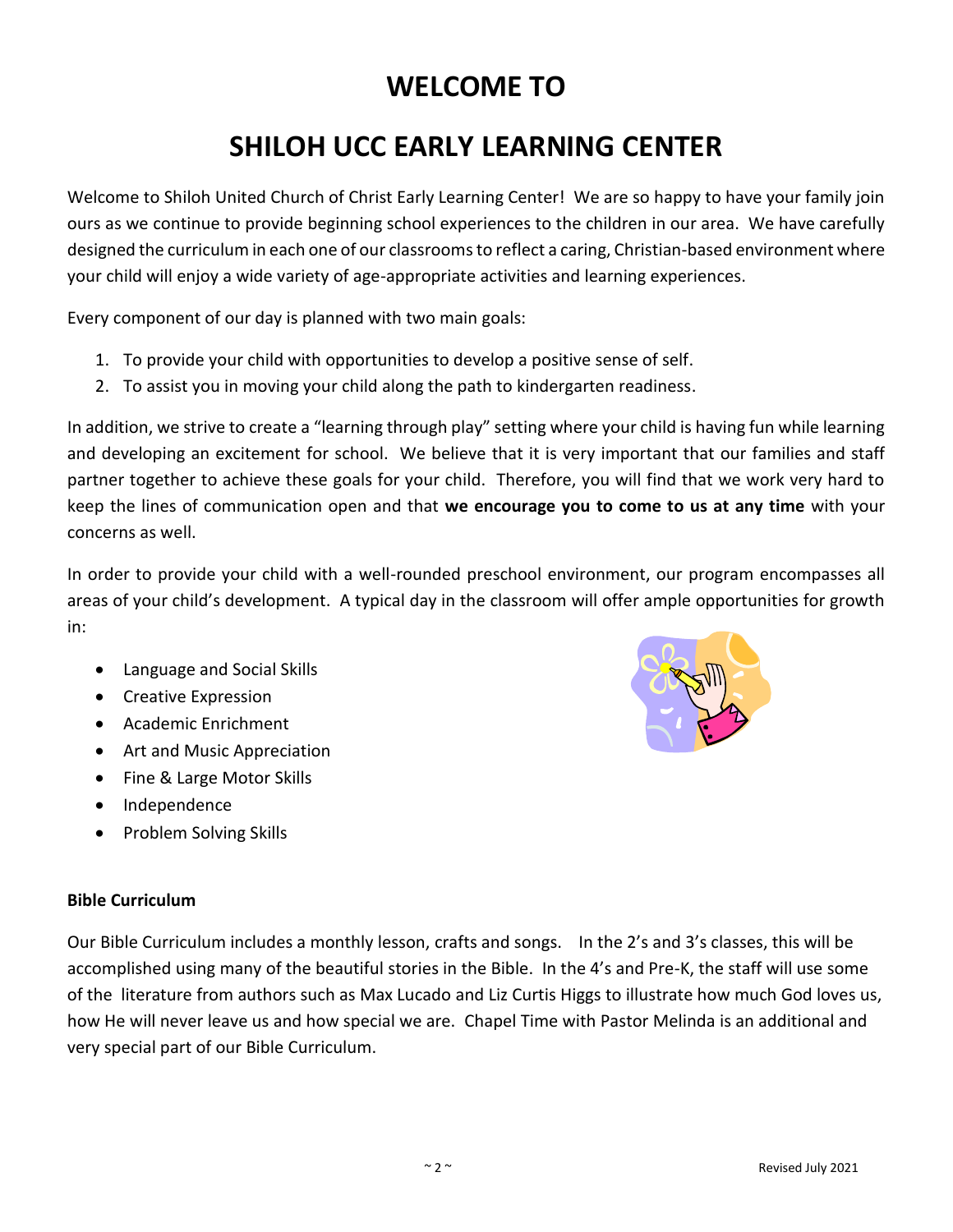#### **ADVISORY BOARD**

We have a Parent Advisory Board that meets every other month to discuss issues that involve the preschool. The Advisory Board is made up of preschool teachers, parents and church members. If there are ever any issues that you would like brought up at the meeting, you may let one of your child's teachers, the office or a parent rep know and it will be addressed at the next meeting. Please contact the office for names and contact information for our Advisory Board.

#### **CLOTHING CHOICES**

We ask that your child's clothing be suitable for various play and messy art experiences. **Sneakers** are best and help your child to participate **fully** in gross motor activities. For safety



purposes, **sneakers or rubber soled shoes** are the best choice for the playground equipment. We recommend that you keep a **change of clothes** in your child's backpack "just in case". Please *clearly mark everything* brought to school with your child's name.

#### **DISMISSAL**

Dismissal procedures for your class will be explained by your child's teachers. We appreciate your efforts in picking up your child on time; however we do understand that there are times when emergencies arise and that you may run late. If that happens, please contact our ELC office at 717-764-6491 or the church office at 717-764-3569 so that we may reassure your child that you are on the way.

• WHO MAY PICK UP YOUR CHILD: The emergency card that you will complete has a space where you can list the names of any *other* people who may pick your child up at school. Please make sure that these individuals know that they will need to **show a photo ID** when they pick up your child.

#### **FUNDRAISERS**

In order to supplement our operating budget and increase our scholarship fund, we have chosen to participate in several fundraisers throughout the school year. Thank you in advance for your support of our fundraising efforts.

#### **NEWSLETTERS & COMMUNICATION**

Our school has several additional ways we strive to keep you up to date on what is happening in our classrooms and our school.

 **Class Facebook Page**

**Email -** ELC@shilohuccyorkpa.org

**Website -** http://www.shilohuccelc.org

**Facebook** - Search for our page "Shiloh UCC Early Learning Center".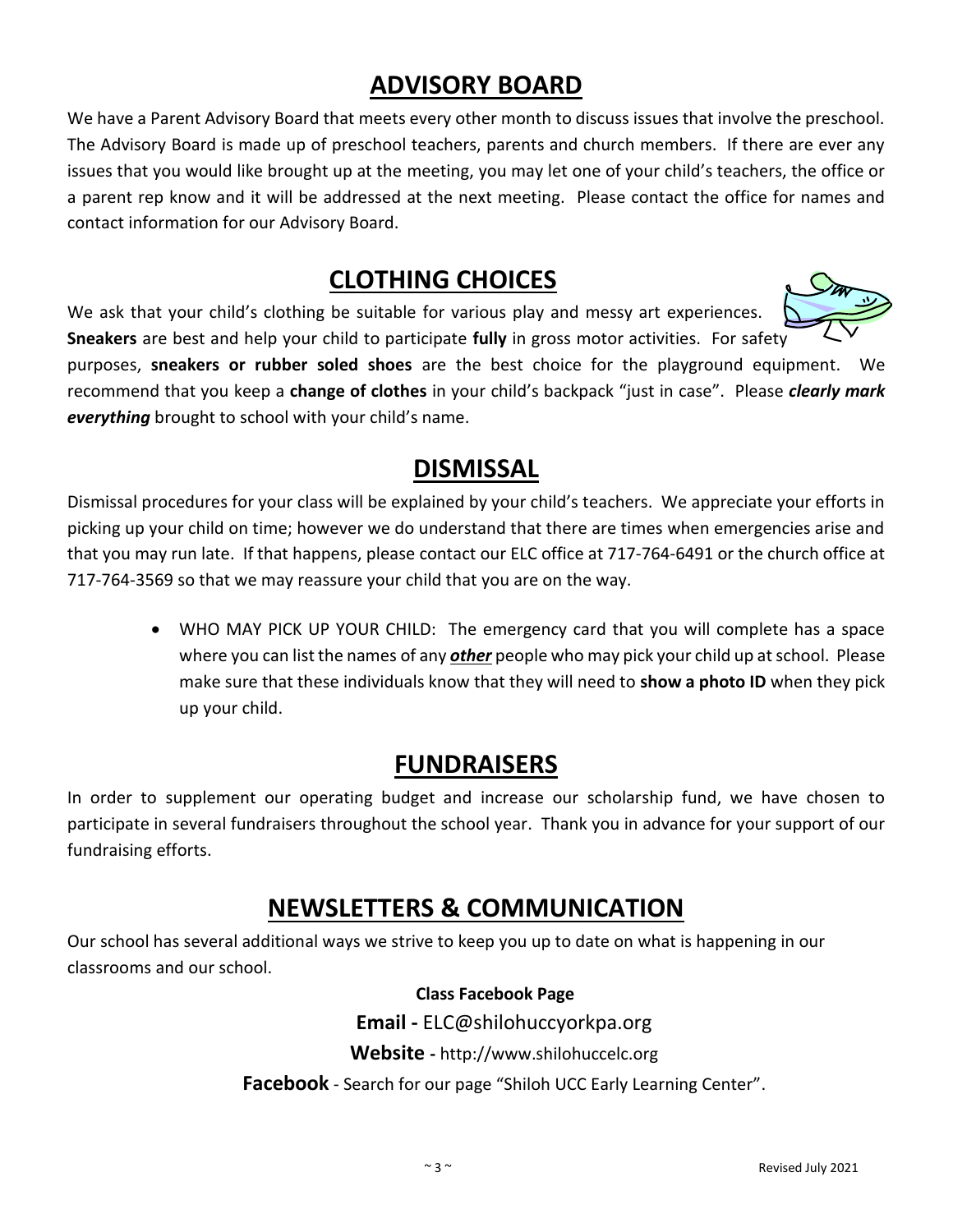#### **PARENT CONFERENCES**

We will provide you with feedback on how your child is doing in school twice each year.

- To give you an overview of how your child is doing and adjusting to school, you will receive an informal checklist in **October for 4's** and **Pre-K**, **by Christmas break** for **2's and 3's.**
- Formal Parent/Teacher evaluations:
	- o **March** for our 4 year olds, and Pre-K
	- o **April** for our 2 and 3 year old students.
- Please feel free to come to us at any time with concerns or questions.

#### **PARKING LOT GUIDELINES**

The safety of your child is of paramount concern to us so we require that all adults adhere to the following "rules of the road" while in our parking lot.

- $\checkmark$  PLEASE DO NOT DRIVE UNDER THE CHURCH PORTICO OR ANY AREAS THAT ARE CONED OFF.
- $\checkmark$  NO cell phones should be used in moving vehicles. If you must make a cell phone call, please park your car and then make your call.
- ✓ When entering the parking lot **PLEASE DRIVE SLOWLY**. There is a 5 mile per hour speed limit at all times while on church property. You never know when a child could break away from their adult.
- ✓ **Please HOLD YOUR CHILD'S HAND at all times while you are in the parking lot.**
- $\checkmark$  Park in designated parking spaces only.
- $\checkmark$  While on church grounds, pedestrians have the right of way.
- $\checkmark$  Vehicle ignitions MUST BE TURNED OFF, and keys removed while parked in our lot.
- $\checkmark$  **Children may NOT BE LEFT UNATTENDED** in a vehicle at any time or for any reason.
- $\checkmark$  If you see someone with whom you wish to speak with when either dropping off or picking up your child, please do not stop & talk in the parking lot while you still have responsibility for your child(ren). If you wish to socialize after school, you are welcome to use the playground area if there is not a class using it.

#### **PAYMENT GUIDELINES & POLICIES**

Our tuition is broken up into 9 even payments and is due on the 1<sup>st</sup> of each month. Make checks payable to "SHILOH UCC ELC".

- The first payment was due August 23rd. The  $2^{nd}$  payment is due now, October 1st. Third payment is due November. 1<sup>st</sup> and so on. Last payment is due May 1<sup>st</sup>.
- As long as the preschool remains open, monthly tuition will be due in full on the first of each month.
- No tuition will be refunded if a parent withdraws their child before the end of the month.
- Families that are interested may fill out an ACH debit authorization form. This will allow tuition to be automatically withdrawn from your bank account.
- **IN THE MEMO SECTION OF YOUR CHECK PLEASE INDICATE YOUR CHILD'S NAME AND CLASS DAYS AND TIMES. IF THIS IS NOT DONE, YOUR ACCOUNT MAY NOT BE PROPERLY CREDITED.**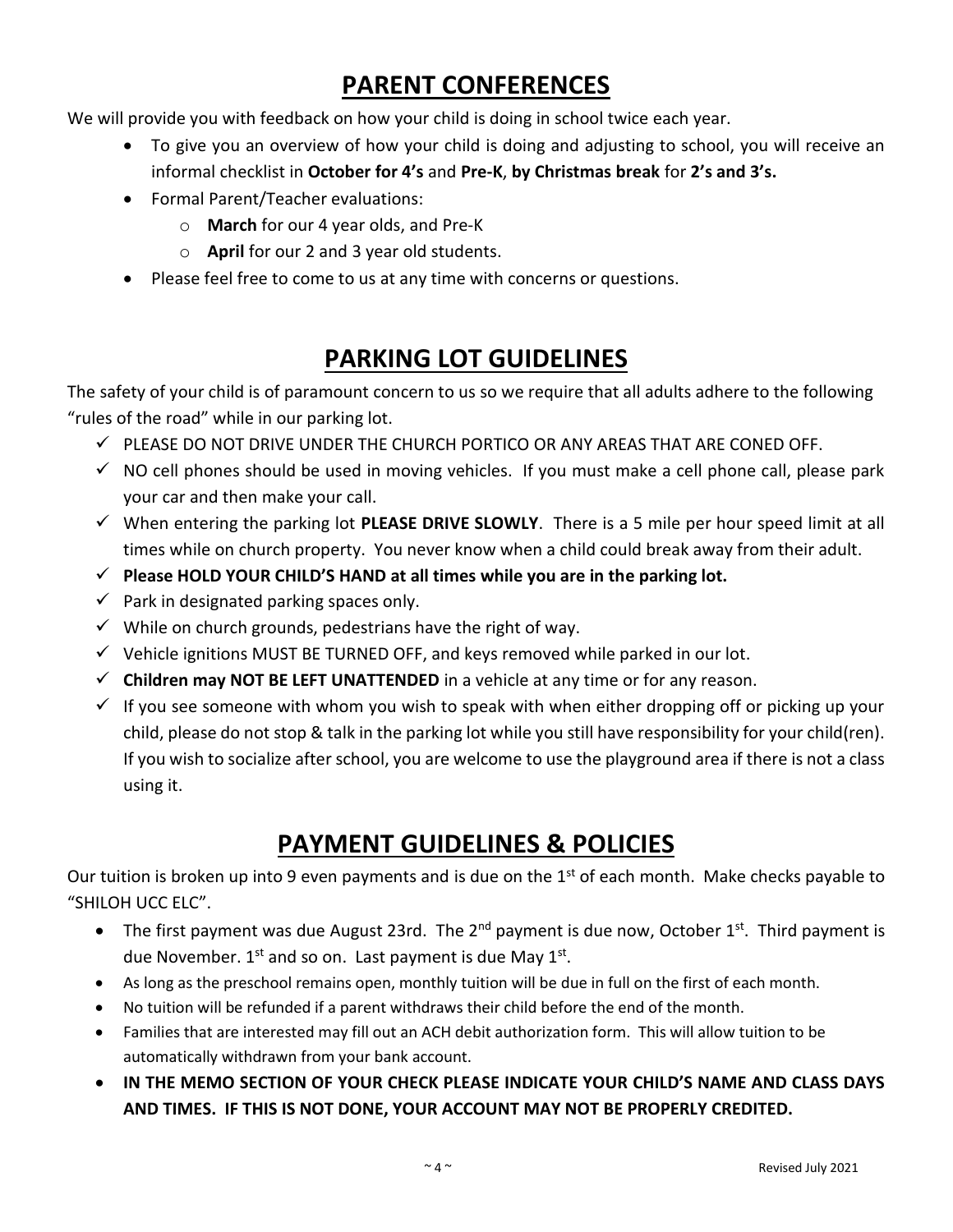#### **SAFETY**

To help us keep your child safe:

- 1. All of our teaching staff and the majority of our enrichment staff are trained in Child CPR and First Aid.
- 2. An AED machine is located in room 100 in the unlikely event that it would be needed.
- 3. With the exception of drop off and pick up, our building is locked at all times.
- 4. A teacher or office volunteer will always be at the door during drop off and pick up.
- 5. An emergency plan is in place if we have an emergency/intruder in our building.

If you ever need to pick your child up early or you arrive late to school, please call the school (717-764- 6491) and a teacher will meet you outside your class's Drop Off/Pick Up Door.

#### **SCHOOL CLOSURES**

We will communicate school closures in the following ways:

- 1. Our webpage, [http://WWW.SHILOHUCCELC.ORG](http://www.shilohuccelc.org/)
- 2. Facebook Shiloh UCC Early Learning Center
- 3. Class facebook page

**\*\*Please note \*\* If we feel that we need extra time in order for roads to be safe for travel, we will OPEN** 

**AT 10AM. This will be communicated as listed above.**

#### **VISION/SPEECH SCREENINGS**

- We have several early childhood screenings available to your child. ForSight Vision will be here in the Fall to screen our 3 and 4 year old students for vision problems.
- In addition, the LIU will offer Speech Screenings throughout the year. If you have specific concerns about your child's speech, please speak with your child's teacher.
- **There may be times when employees of the LIU or Early Intervention may be in your child's classroom to work with a student.**

#### **WEBSITE**



#### **http://www.shilohuccelc.org**

Please enjoy browsing and using our school website. We have designed this with you in mind in the hopes that it will provide information when you need it. On our website you will find our registration information, staff bios, enrichment classes/calendars, school forms and much more. You may also contact us through the website.